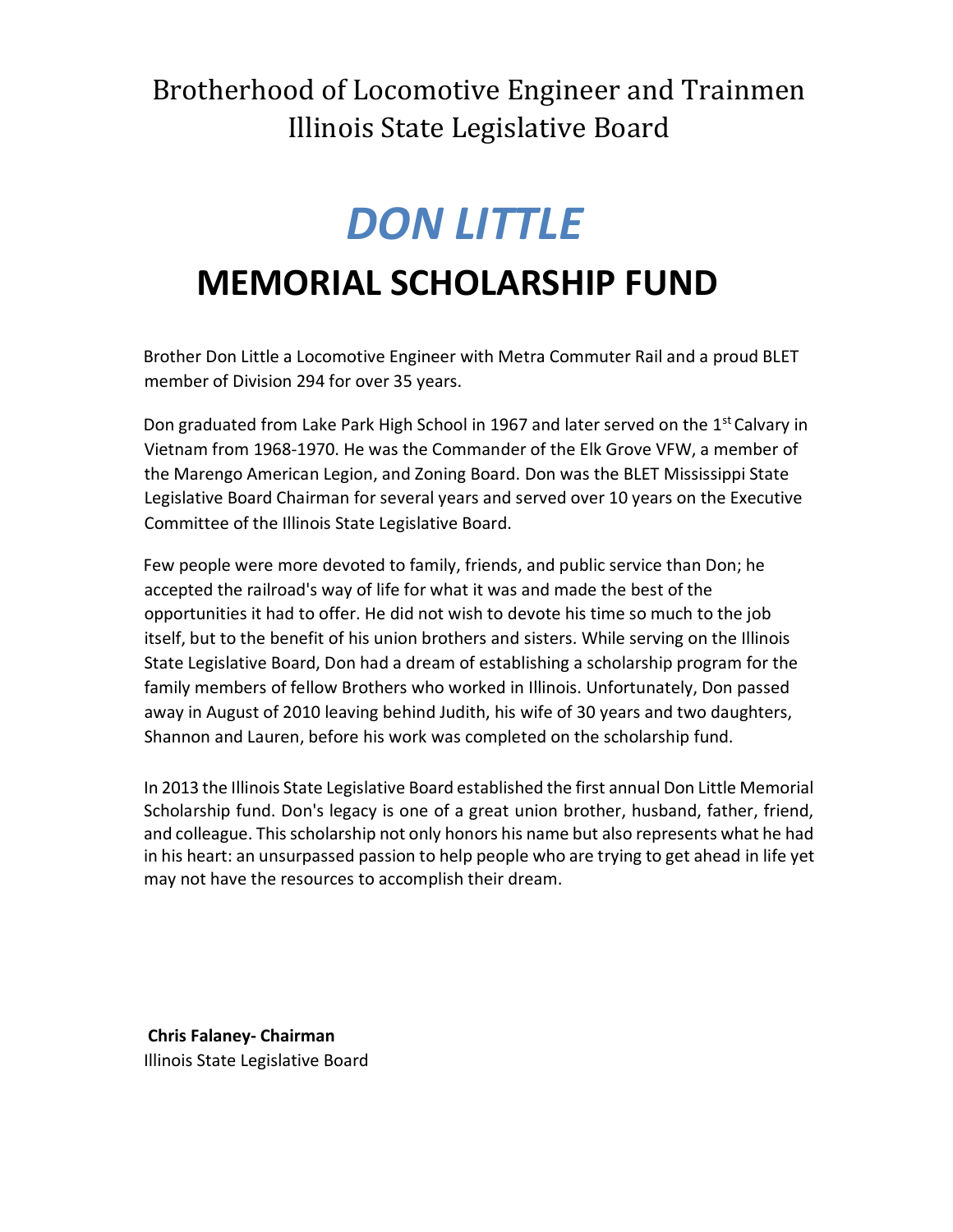# Brotherhood of Locomotive Engineer and Trainmen Illinois State Legislative Board

### **Scholarship Application (Instructions)**

Scholarship applications with attachments **must be received** by May 02, 2022.

The application must be signed and dated.

#### **Mail completed applications to**:

Illinois State Legislative Board Scholarship Application C/0 Joyce Piekarski 3740 Candlewood Drive Downers Grove, IL 60515-1459

### OR

### **Convert to a complete PDF file and submitted to the below listed email address.**

For questions or assistance completing the application, contact:

Joyce A Piekarski Selection Committee Chairperson 630-963-6099 Joyce.Piekarski@gmail.com

A designated, independent and impartial committee was created to select and award these scholarships.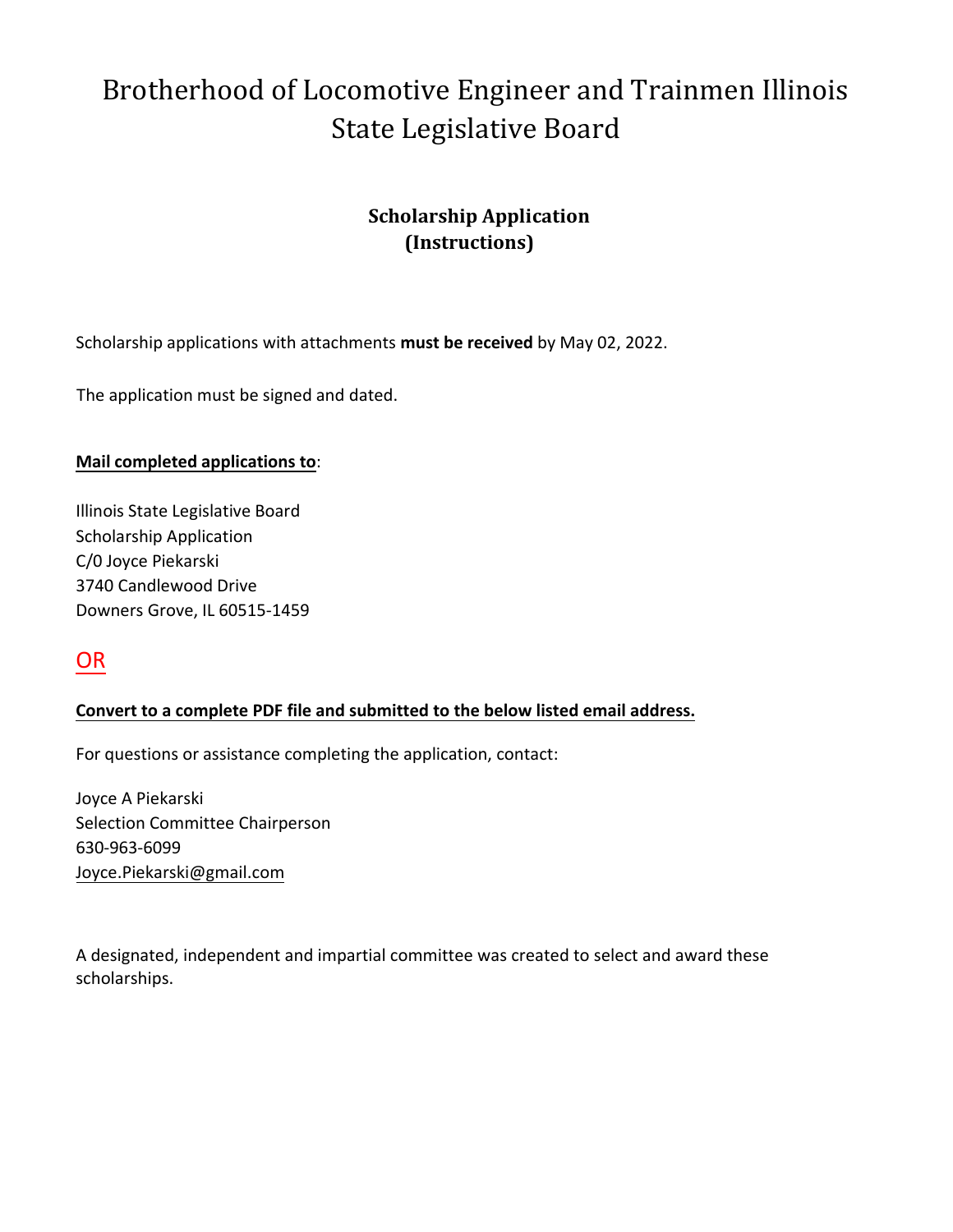## Brotherhood of Locomotive Engineer and Trainmen Illinois State Legislative Board

### *Don Little Memorial Scholarship* Application

Two \$1,000.00 scholarships will be awarded. Applicants must be 26 years of age or younger and have a Parent or Guardian that is in good standing in a BLET division represented by the Illinois State Legislative Board. Applicants may be current high school students who have applied for admission as full-time students in accredited post-secondary schools OR may be attending or enrolled as full-time students in accredited post-secondary schools.

#### **1. APPLICANT INFORMATION**

| Name: Name: Name: Name: Name: Name: Name: Name: Name: Name: Name: Name: Name: Name: Name: Name: Name: Name: Name: Name: Name: Name: Name: Name: Name: Name: Name: Name: Name: Name: Name: Name: Name: Name: Name: Name: Name: |                                                                                                               |  |
|-------------------------------------------------------------------------------------------------------------------------------------------------------------------------------------------------------------------------------|---------------------------------------------------------------------------------------------------------------|--|
|                                                                                                                                                                                                                               |                                                                                                               |  |
|                                                                                                                                                                                                                               |                                                                                                               |  |
|                                                                                                                                                                                                                               |                                                                                                               |  |
|                                                                                                                                                                                                                               |                                                                                                               |  |
|                                                                                                                                                                                                                               | Division: Relationship to member: Manual Allen Manual Allen Manual Allen Manual Allen Manual Allen Manual All |  |
|                                                                                                                                                                                                                               |                                                                                                               |  |
|                                                                                                                                                                                                                               |                                                                                                               |  |
|                                                                                                                                                                                                                               | State ___________<br>Zip Code: ________                                                                       |  |